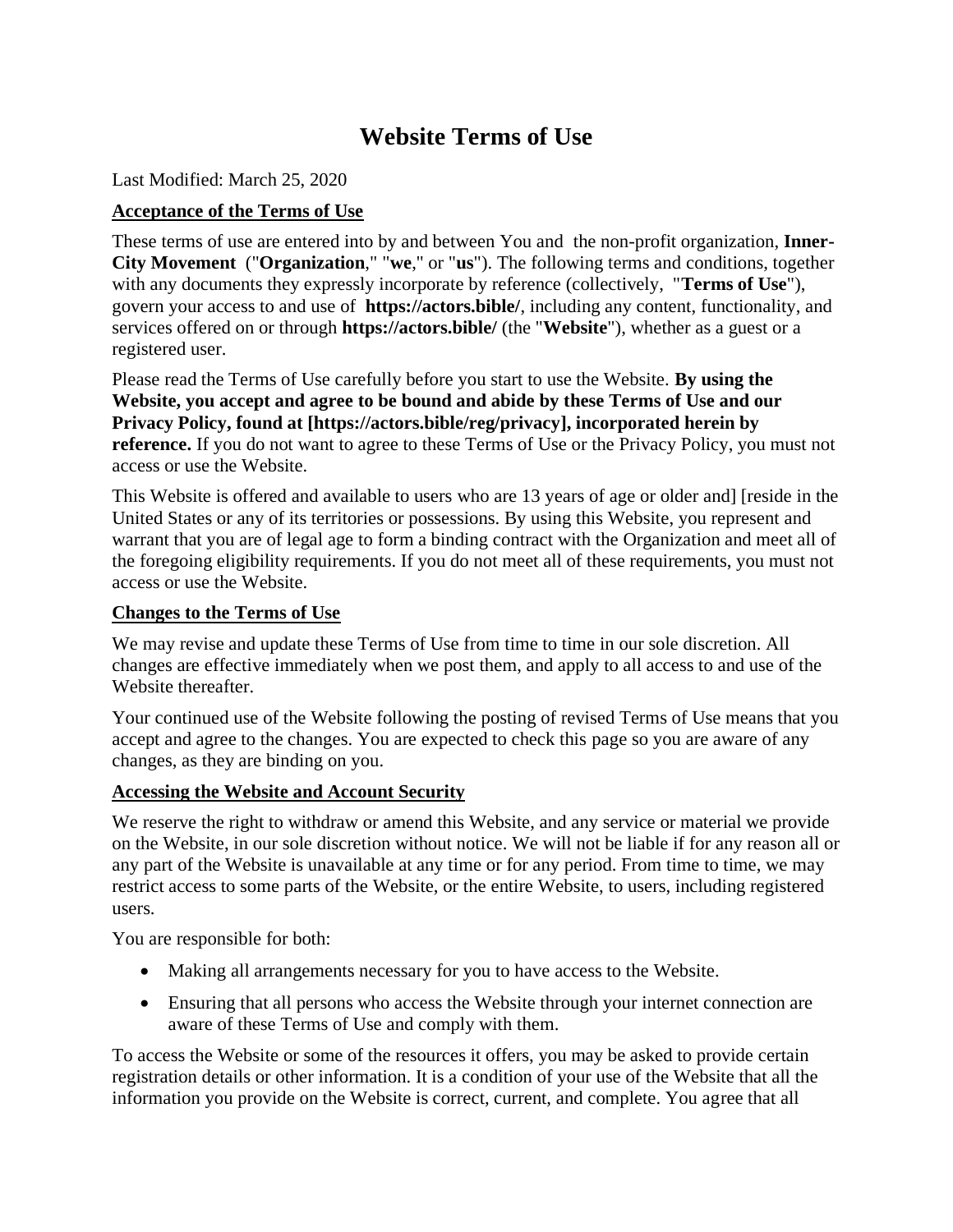information you provide to register with this Website or otherwise, including, but not limited to, through the use of any interactive features on the Website, is governed by our *Privacy Policy* [https://actors.bible/reg/privacy], and you consent to all actions we take with respect to your information consistent with our Privacy Policy.

If you choose, or are provided with, a user name, password, or any other piece of information as part of our security procedures, you must treat such information as confidential, and you must not disclose it to any other person or entity. You also acknowledge that your account is personal to you and agree not to provide any other person with access to this Website or portions of it using your user name, password, or other security information. You agree to notify us immediately of any unauthorized access to or use of your user name or password or any other breach of security. You also agree to ensure that you exit from your account at the end of each session. You should use particular caution when accessing your account from a public or shared computer so that others are not able to view or record your password or other personal information.

We have the right to disable any user name, password, or other identifier, whether chosen by you or provided by us, at any time [in our sole discretion for any or no reason, including] if, in our opinion, you have violated any provision of these Terms of Use.

# **Intellectual Property Rights**

The Website and its entire contents, features, and functionality (including but not limited to all information, software, text, displays, images, video, and audio, and the design, selection, and arrangement thereof) are owned by the Organization, its licensors, or other providers of such material and are protected by United States and international copyright, trademark, patent, trade secret, and other intellectual property or proprietary rights laws.

These Terms of Use permit you to use the Website for your personal, non-commercial use only. You must not reproduce, distribute, modify, create derivative works of, publicly display, publicly perform, republish, download, store, or transmit any of the material on our Website, except as follows:

- Your computer may temporarily store copies of such materials in RAM incidental to your accessing and viewing those materials.
- You may store files that are automatically cached by your Web browser for display enhancement purposes.
- You may print or download one copy of a reasonable number of pages of the Website for your own personal, non-commercial use and not for further reproduction, publication, or distribution.
- If we provide desktop, mobile, or other applications for download, you may download a single copy to your computer or mobile device solely for your own personal, noncommercial use, provided you agree to be bound by our end user license agreement for such applications.
- If we provide *social media features* with certain content, you may take such actions as are enabled by such features.

You must not: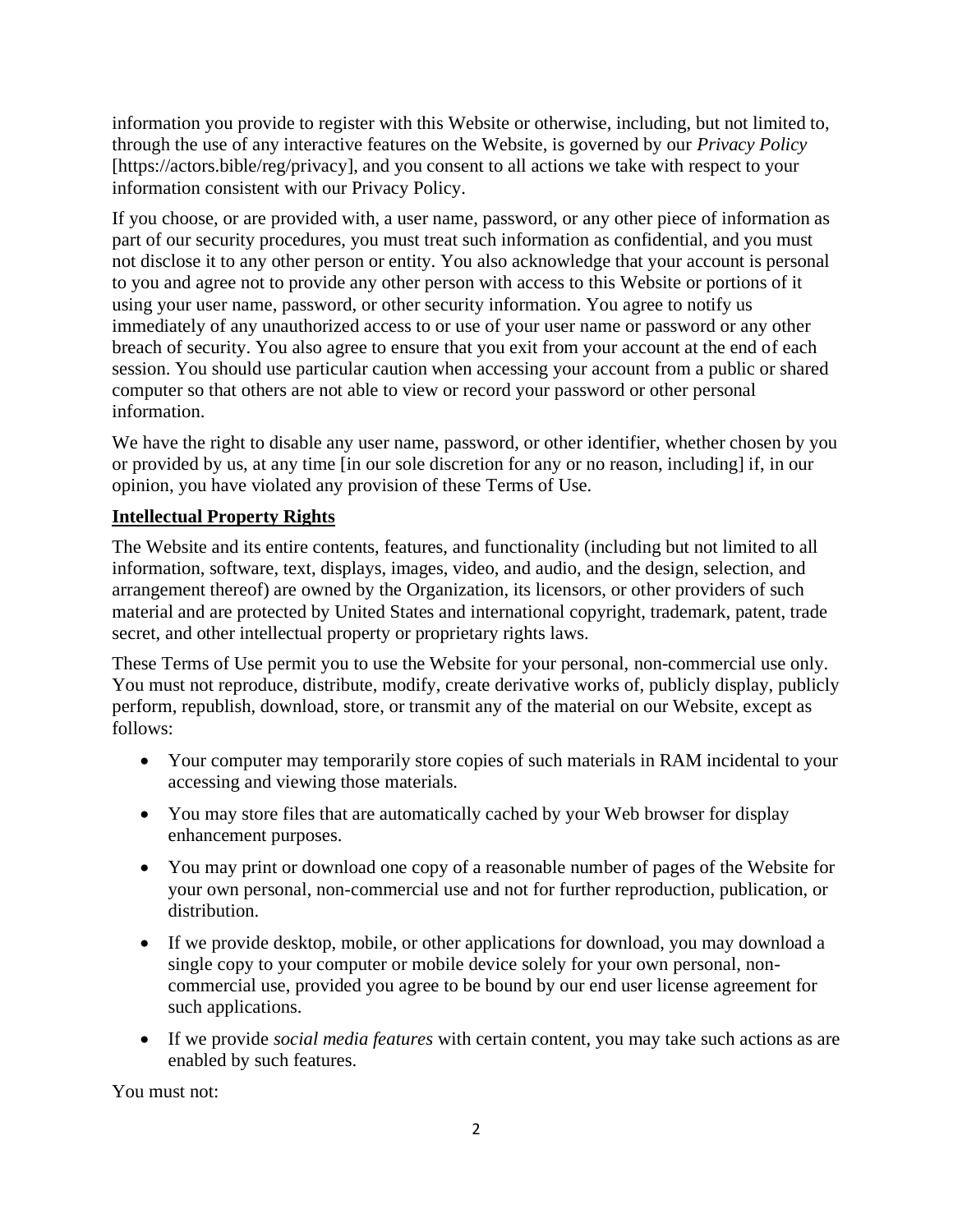- Modify copies of any materials from this site.
- Use any illustrations, photographs, video or audio sequences, or any graphics separately from the accompanying text.
- Delete or alter any copyright, trademark, or other proprietary rights notices from copies of materials from this site.

You must not access or use for any commercial purposes any part of the Website or any services or materials available through the Website.

If you wish to make any use of material on the Website other than that set out in this section, please address your request to: support@actorsbible.com.

If you print, copy, modify, download, or otherwise use or provide any other person with access to any part of the Website in breach of the Terms of Use, your right to use the Website will stop immediately and you must, at our option, return or destroy any copies of the materials you have made. No right, title, or interest in or to the Website or any content on the Website is transferred to you, and all rights not expressly granted are reserved by the Organization. Any use of the Website not expressly permitted by these Terms of Use is a breach of these Terms of Use and may violate copyright, trademark, and other laws.

# **Trademarks**

The Organization name, the terms ACTORSBIBLE, and all related names, logos, product and service names, designs, and slogans are trademarks of the Organization or its affiliates or licensors. You must not use such marks without the prior written permission of the Organization. All other names, logos, product and service names, designs, and slogans on this Website are the trademarks of their respective owners.

# **Prohibited Uses**

You may use the Website only for lawful purposes and in accordance with these Terms of Use. You agree not to use the Website:

- In any way that violates any applicable federal, state, local, or international law or regulation (including, without limitation, any laws regarding the export of data or software to and from the US or other countries).
- For the purpose of exploiting, harming, or attempting to exploit or harm minors in any way by exposing them to inappropriate content, asking for personally identifiable information, or otherwise.
- To send, knowingly receive, upload, download, use, or re-use any material that does not comply with the Content Standards set out in these Terms of Use.
- To transmit, or procure the sending of, any advertising or promotional material, including any "junk mail," "chain letter," "spam," or any other similar solicitation.
- To impersonate or attempt to impersonate the Organization, an Organization employee, another user, or any other person or entity (including, without limitation, by using email addresses or screen names associated with any of the foregoing).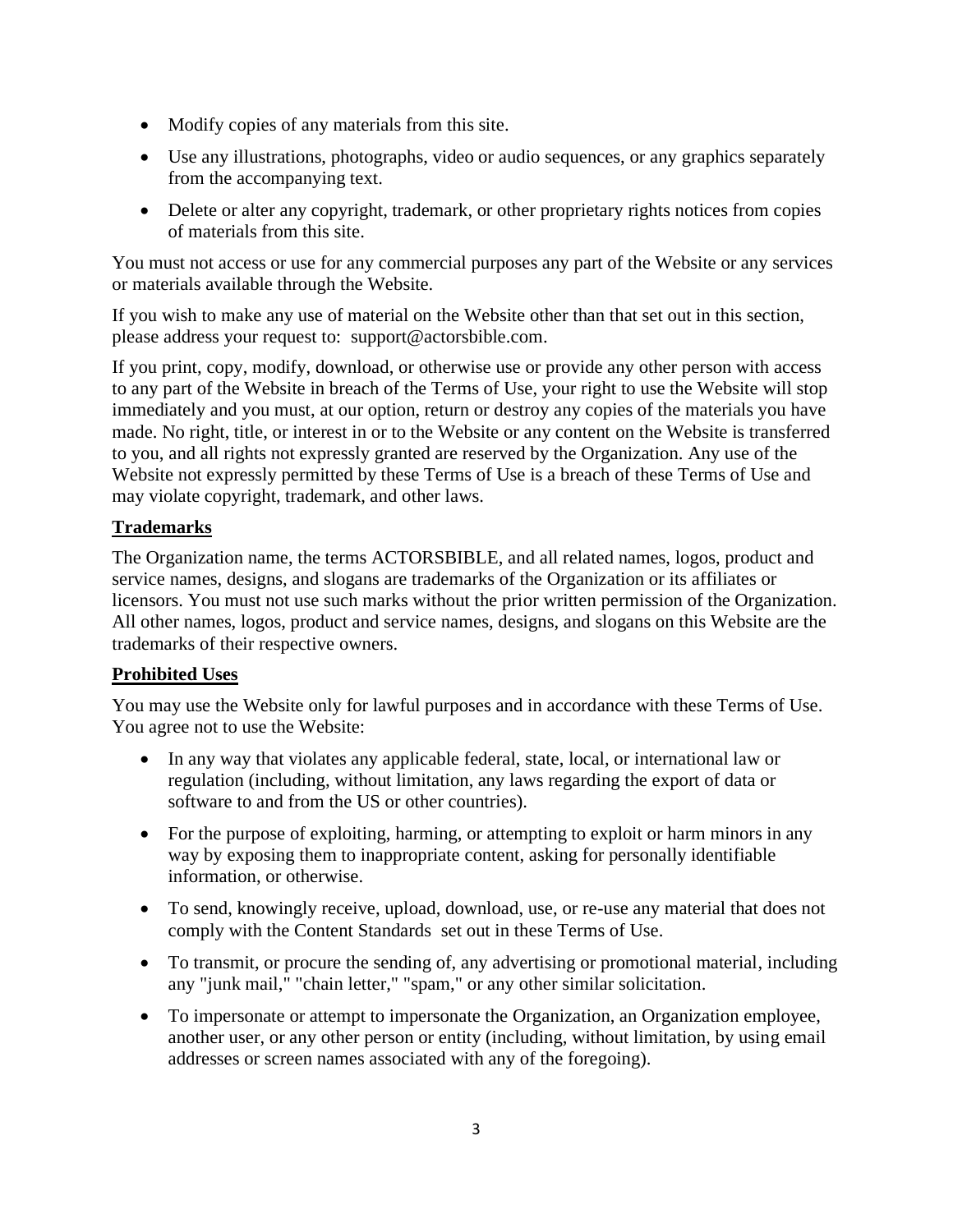• To engage in any other conduct that restricts or inhibits anyone's use or enjoyment of the Website, or which, as determined by us, may harm the Organization or users of the Website, or expose them to liability.

Additionally, you agree not to:

- Use the Website in any manner that could disable, overburden, damage, or impair the site or interfere with any other party's use of the Website, including their ability to engage in real time activities through the Website.
- Use any robot, spider, or other automatic device, process, or means to access the Website for any purpose, including monitoring or copying any of the material on the Website.
- Use any manual process to monitor or copy any of the material on the Website, or for any other purpose not expressly authorized in these Terms of Use, without our prior written consent.
- Use any device, software, or routine that interferes with the proper working of the Website.
- Introduce any viruses, Trojan horses, worms, logic bombs, or other material that is malicious or technologically harmful.
- Attempt to gain unauthorized access to, interfere with, damage, or disrupt any parts of the Website, the server on which the Website is stored, or any server, computer, or database connected to the Website.
- Attack the Website via a denial-of-service attack or a distributed denial-of-service attack.
- Otherwise attempt to interfere with the proper working of the Website.

### **User Contributions**

The Website may contain message boards, chat rooms, personal web pages or profiles, forums, bulletin boards, and other interactive features (collectively, "**Interactive Services**") that allow users to post, submit, publish, display, or transmit to other users or other persons (hereinafter, "**post**") content or materials (collectively, "**User Contributions**") on or through the Website.

All User Contributions must comply with the Content Standards set out in these Terms of Use.

Any User Contribution you post to the site will be considered non-confidential and nonproprietary. By providing any User Contribution on the Website, you grant us and our licensees, successors, and assigns the right to use, reproduce, modify, perform, display, distribute, and otherwise disclose to third parties any such material .

You represent and warrant that:

- You own or control all rights in and to the User Contributions and have the right to grant the license granted above to us and our licensees, successors, and assigns.
- All of your User Contributions do and will comply with these Terms of Use.

You understand and acknowledge that you are responsible for any User Contributions you submit or contribute, and you, not the Organization, have full responsibility for such content, including its legality, reliability, accuracy, and appropriateness.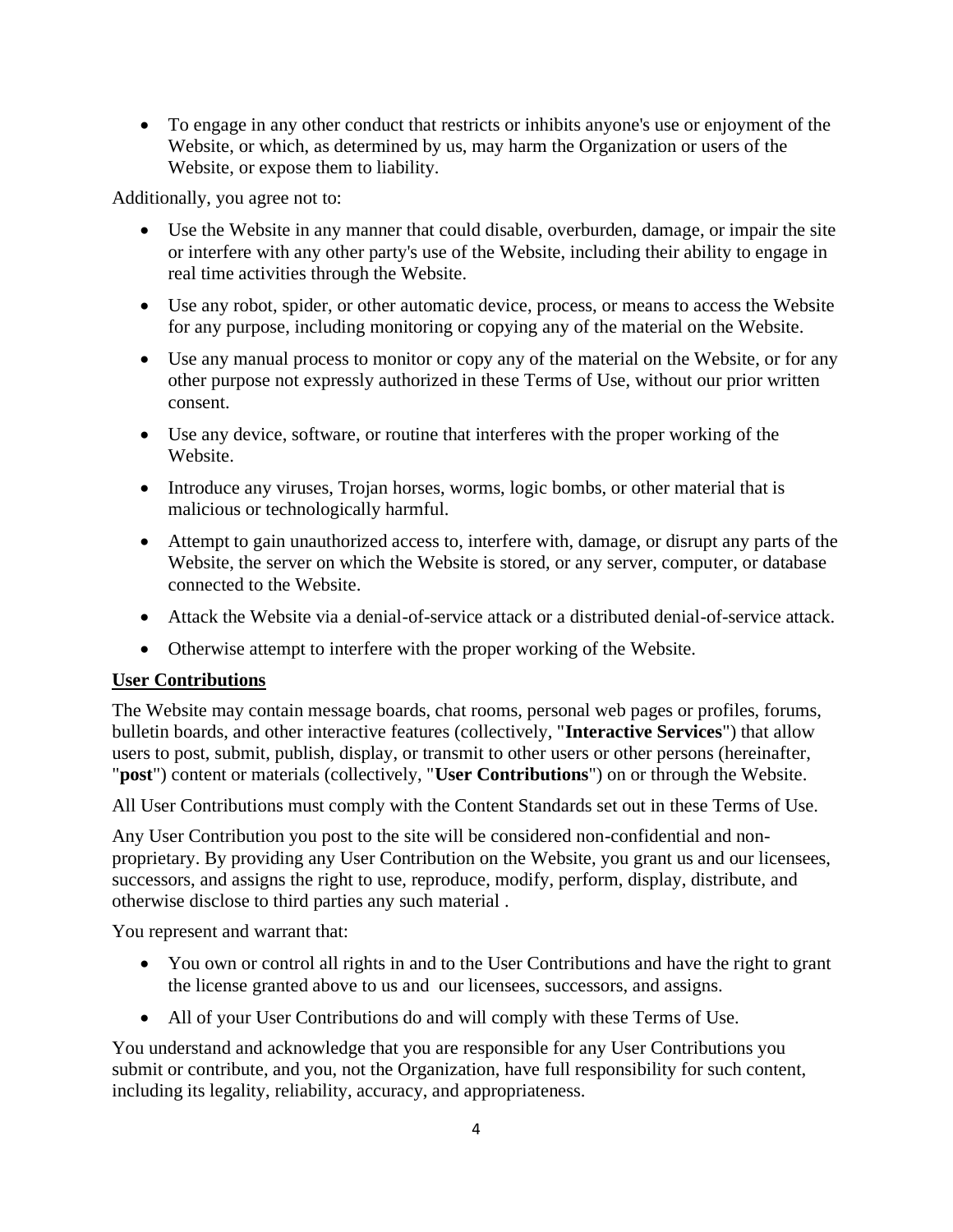We are not responsible or liable to any third party for the content or accuracy of any User Contributions posted by you or any other user of the Website.

### **Monitoring and Enforcement; Termination**

We have the right to:

- Remove or refuse to post any User Contributions for any or no reason in our sole discretion.
- Take any action with respect to any User Contribution that we deem necessary or appropriate in our sole discretion, including if we believe that such User Contribution violates the Terms of Use, including the Content Standards, infringes any intellectual property right or other right of any person or entity, threatens the personal safety of users of the Website or the public, or could create liability for the Organization.
- Disclose your identity or other information about you to any third party who claims that material posted by you violates their rights, including their intellectual property rights or their right to privacy.
- Take appropriate legal action, including without limitation, referral to law enforcement, for any illegal or unauthorized use of the Website.
- Terminate or suspend your access to all or part of the Website for any or no reason, including without limitation, any violation of these Terms of Use.

Without limiting the foregoing, we have the right to cooperate fully with any law enforcement authorities or court order requesting or directing us to disclose the identity or other information of anyone posting any materials on or through the Website. YOU WAIVE AND HOLD HARMLESS THE ORGANIZATION FROM ANY CLAIMS RESULTING FROM ANY ACTION TAKEN BY THE ORGANIZATION DURING, OR TAKEN AS A CONSEQUENCE OF, INVESTIGATIONS BY EITHER THE ORGANIZATION OR LAW ENFORCEMENT AUTHORITIES.

However, we cannot undertake to review all material before it is posted on the Website, and cannot ensure prompt removal of objectionable material after it has been posted. Accordingly, we assume no liability for any action or inaction regarding transmissions, communications, or content provided by any user or third party. We have no liability or responsibility to anyone for performance or nonperformance of the activities described in this section.

# **Content Standards**

These content standards apply to any and all User Contributions and use of Interactive Services. User Contributions must in their entirety comply with all applicable federal, state, local, and international laws and regulations. Without limiting the foregoing, User Contributions must not:

- Contain any material that is defamatory, obscene, indecent, abusive, offensive, harassing, violent, hateful, inflammatory, or otherwise objectionable.
- Promote sexually explicit or pornographic material, violence, or discrimination based on race, sex, religion, nationality, disability, sexual orientation, or age.
- Infringe any patent, trademark, trade secret, copyright, or other intellectual property or other rights of any other person.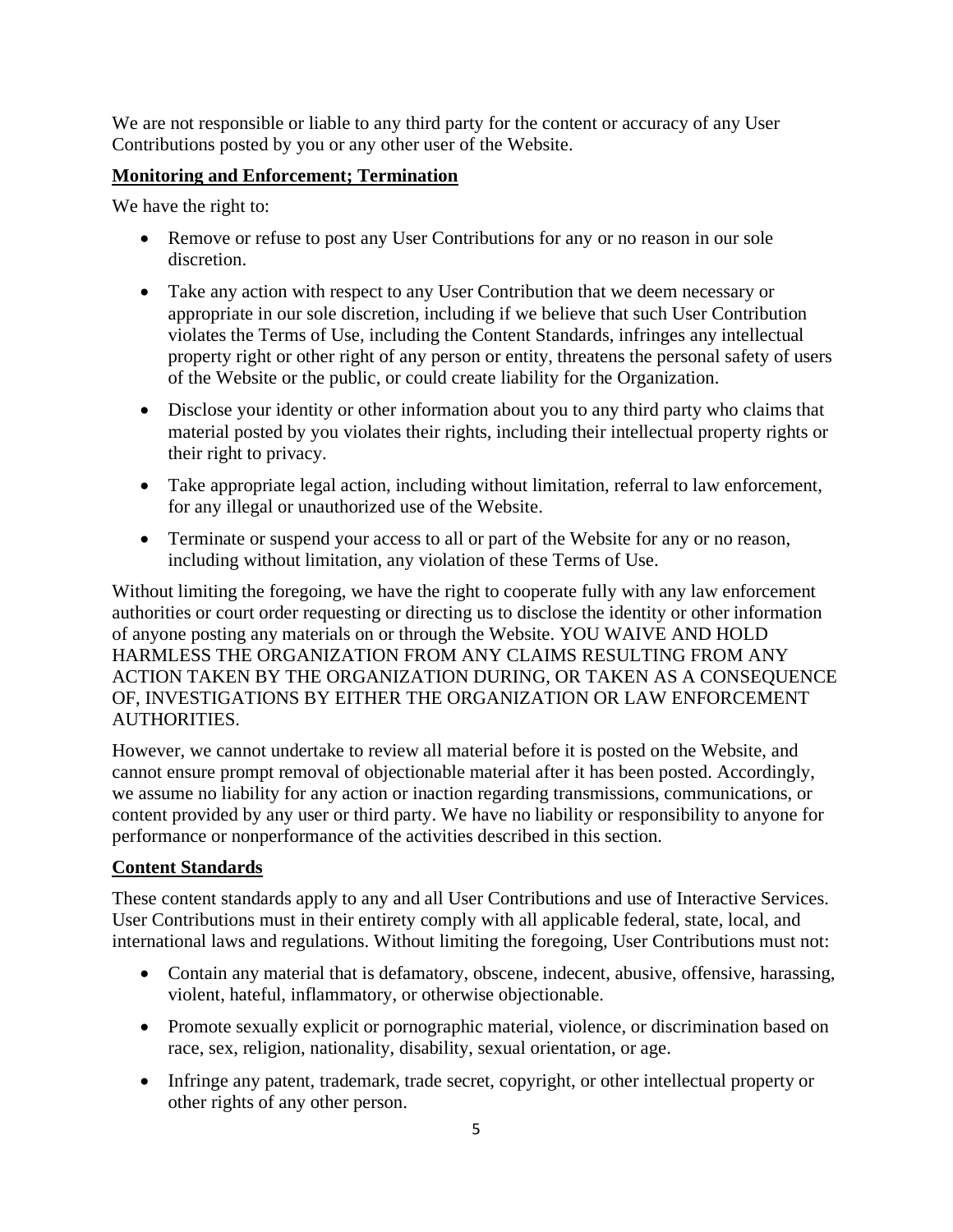- Violate the legal rights (including the rights of publicity and privacy) of others or contain any material that could give rise to any civil or criminal liability under applicable laws or regulations or that otherwise may be in conflict with these Terms of Use and our Privacy Policy [https://actors.bible.com/reg/privacy].
- Be likely to deceive any person.
- Promote any illegal activity, or advocate, promote, or assist any unlawful act.
- Cause annoyance, inconvenience, or needless anxiety or be likely to upset, embarrass, alarm, or annoy any other person.
- Impersonate any person, or misrepresent your identity or affiliation with any person or organization.
- Involve commercial activities or sales, such as contests, sweepstakes, and other sales promotions, barter, or advertising.
- Give the impression that they emanate from or are endorsed by us or any other person or entity, if this is not the case.

### **Copyright Infringement**

If you believe that any User Contributions violate your copyright, please see our Copyright Policy [https://actors.bible/reg/privacy] for instructions on sending us a notice of copyright infringement. It is the policy of the Organization to terminate the user accounts of repeat infringers.

### **Reliance on Information Posted**

The information presented on or through the Website is made available solely for general information purposes. We do not warrant the accuracy, completeness, or usefulness of this information. Any reliance you place on such information is strictly at your own risk. We disclaim all liability and responsibility arising from any reliance placed on such materials by you or any other visitor to the Website, or by anyone who may be informed of any of its contents.

This Website [may include/includes] content provided by third parties, including materials provided by other users, bloggers, and third-party licensors, syndicators, aggregators, and/or reporting services. All statements and/or opinions expressed in these materials, and all articles and responses to questions and other content, other than the content provided by the Organization, are solely the opinions and the responsibility of the person or entity providing those materials. These materials do not necessarily reflect the opinion of the Organization. We are not responsible, or liable to you or any third party, for the content or accuracy of any materials provided by any third parties.

### **Changes to the Website**

We may update the content on this Website from time to time, but its content is not necessarily complete or up-to-date. Any of the material on the Website may be out of date at any given time, and we are under no obligation to update such material.

### **Information About You and Your Visits to the Website**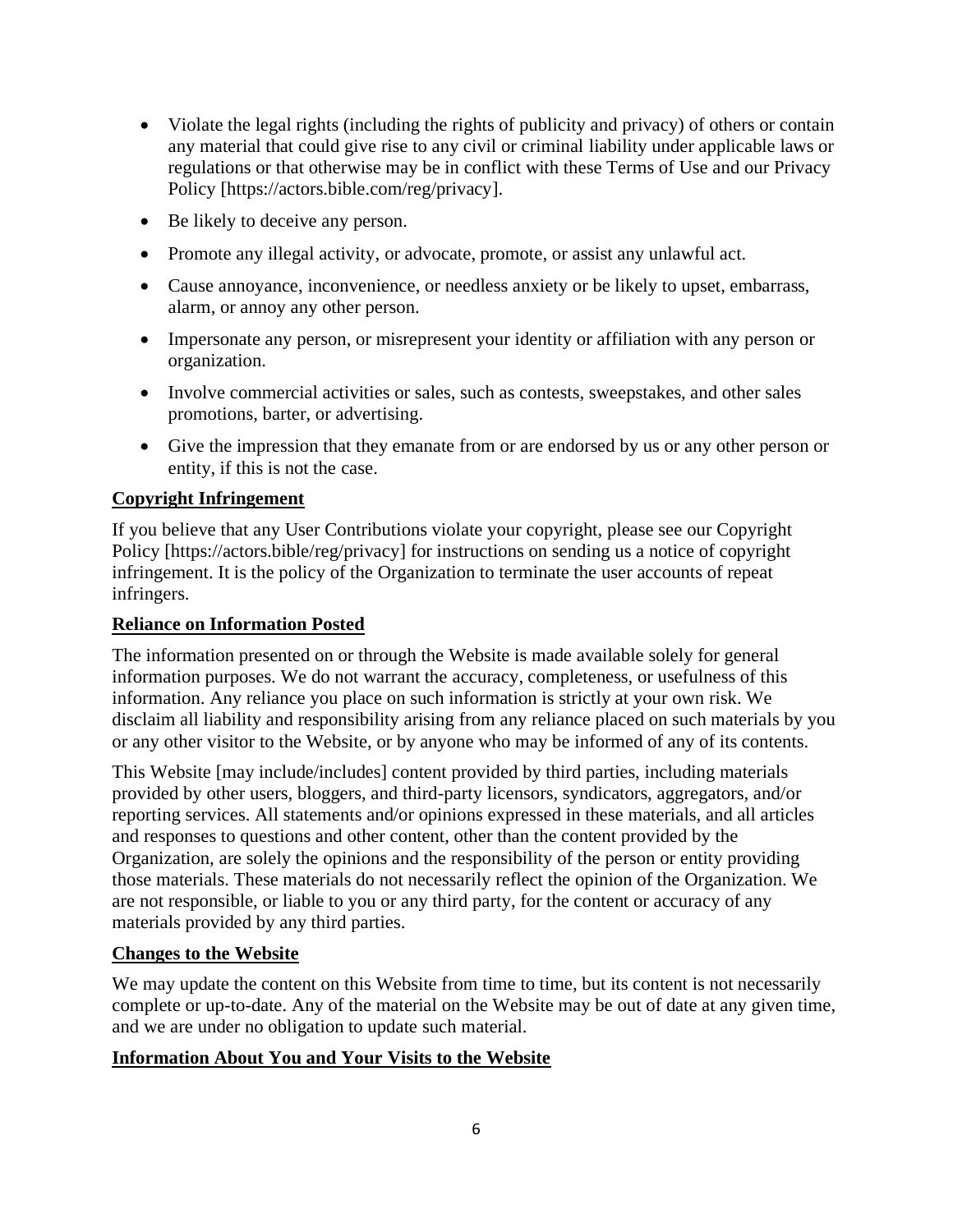All information we collect on this Website is subject to our Privacy Policy [https://actors.bible/reg/privacy]. By using the Website, you consent to all actions taken by us with respect to your information in compliance with the Privacy Policy.

# **Online Purchases and Other Terms and Conditions**

All purchases through our site or other transactions for the sale of goods], services, or information formed through the Website, or resulting from visits made by you, are governed by our Terms of Sale [https://actors.bible/reg/sale], which are hereby incorporated into these Terms of Use.

Additional terms and conditions may also apply to specific portions, services, or features of the Website. All such additional terms and conditions are hereby incorporated by this reference into these Terms of Use.

# **Linking to the Website and Social Media Features**

You may link to our homepage, provided you do so in a way that is fair and legal and does not damage our reputation or take advantage of it, but you must not establish a link in such a way as to suggest any form of association, approval, or endorsement on our part[ without our express [written] consent].

This Website may provide certain social media features that enable you to:

- Link from your own or certain third-party websites to certain content on this Website.
- Send emails or other communications with certain content, or links to certain content, on this Website.
- Cause limited portions of content on this Website to be displayed or appear to be displayed on your own or certain third-party websites.

You may use these features solely as they are provided by us[, and] solely with respect to the content they are displayed with[,] [and otherwise in accordance with any additional terms and conditions we provide with respect to such features]. Subject to the foregoing, you must not:

- Establish a link from any website that is not owned by you.
- Cause the Website or portions of it to be displayed on, or appear to be displayed by, any other site, for example, framing, deep linking, or in-line linking.
- Link to any part of the Website other than the homepage.
- Otherwise take any action with respect to the materials on this Website that is inconsistent with any other provision of these Terms of Use.

[The website from which you are linking, or on which you make certain content accessible, must comply in all respects with the Content Standards set out in these Terms of Use.]

You agree to cooperate with us in causing any unauthorized framing or linking immediately to stop. We reserve the right to withdraw linking permission without notice.

We may disable all or any social media features and any links at any time without notice in our discretion.

# **Links from the Website**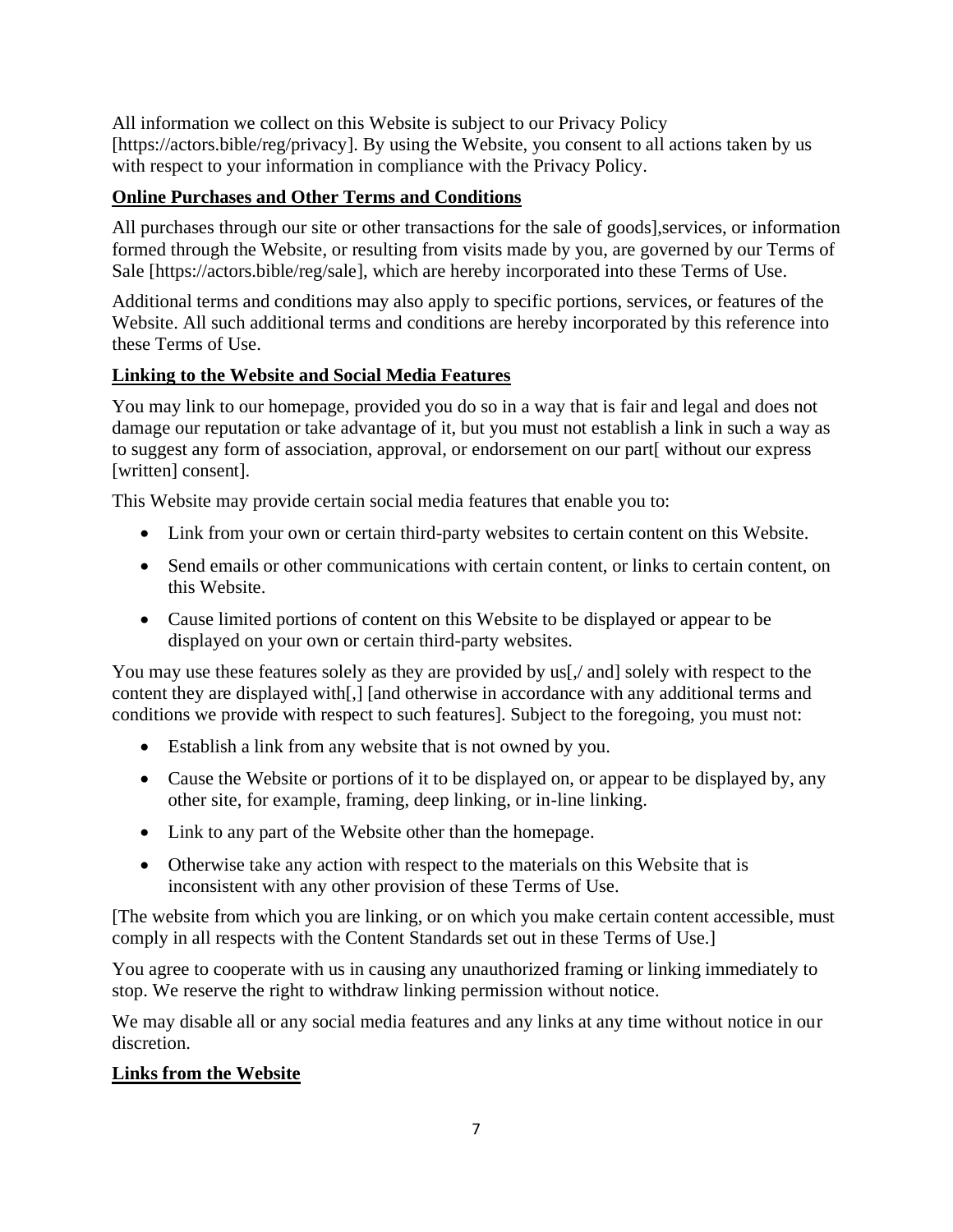If the Website contains links to other sites and resources provided by third parties, these links are provided for your convenience only. This includes links contained in advertisements, including banner advertisements and sponsored links. We have no control over the contents of those sites or resources, and accept no responsibility for them or for any loss or damage that may arise from your use of them. If you decide to access any of the third-party websites linked to this Website, you do so entirely at your own risk and subject to the terms and conditions of use for such websites.

#### **Geographic Restrictions**

The owner of the Website is based in the State of [STATE] in the United States. We provide this Website for use only by persons located in the United States. We make no claims that the Website or any of its content is accessible or appropriate outside of the United States. Access to the Website may not be legal by certain persons or in certain countries. If you access the Website from outside the United States, you do so on your own initiative and are responsible for compliance with local laws.

#### **Disclaimer of Warranties**

You understand that we cannot and do not guarantee or warrant that files available for downloading from the internet or the Website will be free of viruses or other destructive code. You are responsible for implementing sufficient procedures and checkpoints to satisfy your particular requirements for anti-virus protection and accuracy of data input and output, and for maintaining a means external to our site for any reconstruction of any lost data. TO THE FULLEST EXTENT PROVIDED BY LAW, WE WILL NOT BE LIABLE FOR ANY LOSS OR DAMAGE CAUSED BY A DISTRIBUTED DENIAL-OF-SERVICE ATTACK, VIRUSES, OR OTHER TECHNOLOGICALLY HARMFUL MATERIAL THAT MAY INFECT YOUR COMPUTER EQUIPMENT, COMPUTER PROGRAMS, DATA, OR OTHER PROPRIETARY MATERIAL DUE TO YOUR USE OF THE WEBSITE OR ANY SERVICES OR ITEMS OBTAINED THROUGH THE WEBSITE OR TO YOUR DOWNLOADING OF ANY MATERIAL POSTED ON IT, OR ON ANY WEBSITE LINKED TO IT.

YOUR USE OF THE WEBSITE, ITS CONTENT, AND ANY SERVICES OR ITEMS OBTAINED THROUGH THE WEBSITE IS AT YOUR OWN RISK. THE WEBSITE, ITS CONTENT, AND ANY SERVICES OR ITEMS OBTAINED THROUGH THE WEBSITE ARE PROVIDED ON AN "AS IS" AND "AS AVAILABLE" BASIS, WITHOUT ANY WARRANTIES OF ANY KIND, EITHER EXPRESS OR IMPLIED. NEITHER THE ORGANIZATION NOR ANY PERSON ASSOCIATED WITH THE ORGANIZATION MAKES ANY WARRANTY OR REPRESENTATION WITH RESPECT TO THE COMPLETENESS, SECURITY, RELIABILITY, QUALITY, ACCURACY, OR AVAILABILITY OF THE WEBSITE. WITHOUT LIMITING THE FOREGOING, NEITHER THE ORGANIZATION NOR ANYONE ASSOCIATED WITH THE ORGANIZATION REPRESENTS OR WARRANTS THAT THE WEBSITE, ITS CONTENT, OR ANY SERVICES OR ITEMS OBTAINED THROUGH THE WEBSITE WILL BE ACCURATE, RELIABLE, ERROR-FREE, OR UNINTERRUPTED, THAT DEFECTS WILL BE CORRECTED, THAT OUR SITE OR THE SERVER THAT MAKES IT AVAILABLE ARE FREE OF VIRUSES OR OTHER HARMFUL COMPONENTS, OR THAT THE WEBSITE OR ANY SERVICES OR ITEMS OBTAINED THROUGH THE WEBSITE WILL OTHERWISE MEET YOUR NEEDS OR EXPECTATIONS.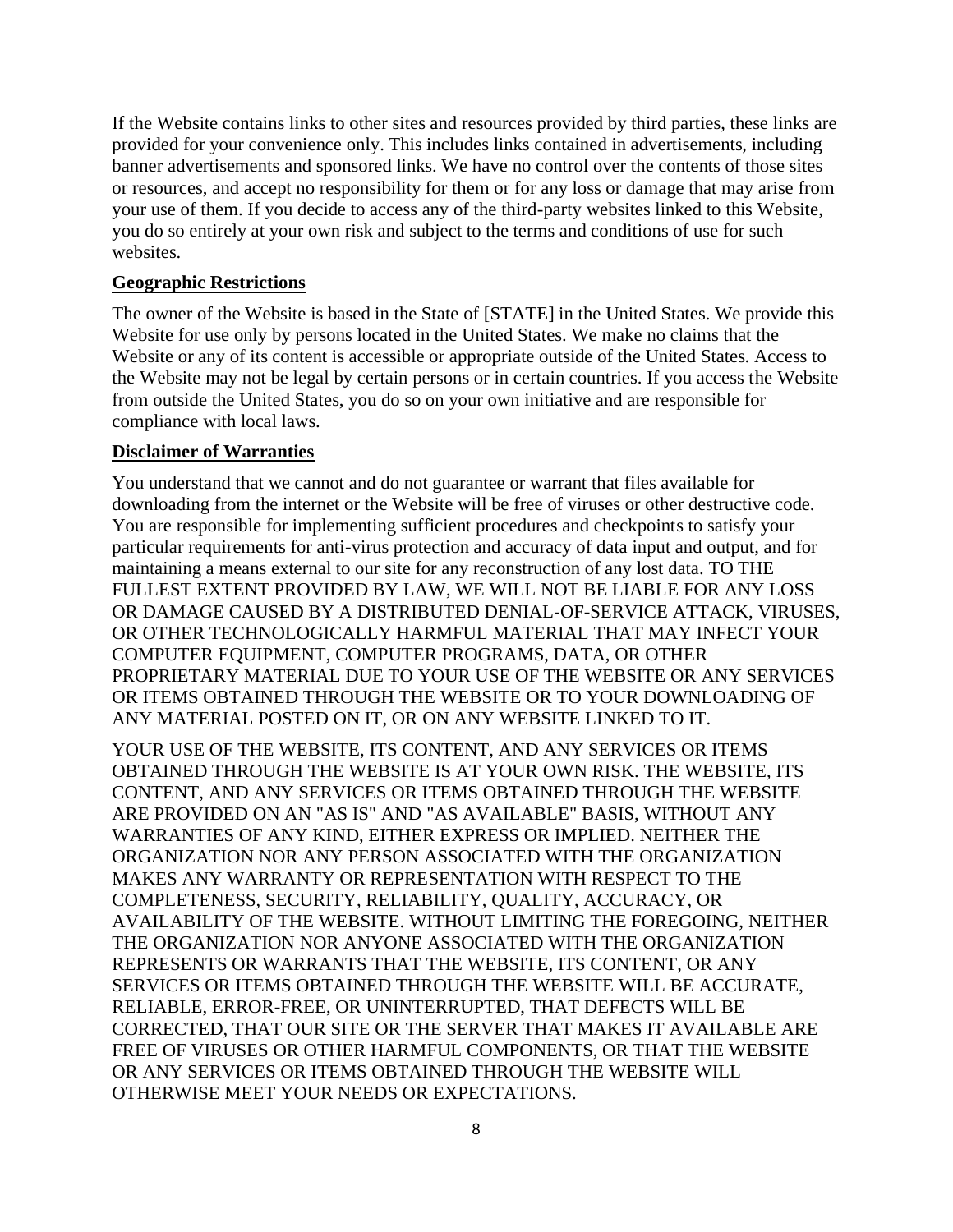TO THE FULLEST EXTENT PROVIDED BY LAW, THE ORGANIZATION HEREBY DISCLAIMS ALL WARRANTIES OF ANY KIND, WHETHER EXPRESS OR IMPLIED, STATUTORY, OR OTHERWISE, INCLUDING BUT NOT LIMITED TO ANY WARRANTIES OF MERCHANTABILITY, NON-INFRINGEMENT, AND FITNESS FOR PARTICULAR PURPOSE.

THE FOREGOING DOES NOT AFFECT ANY WARRANTIES THAT CANNOT BE EXCLUDED OR LIMITED UNDER APPLICABLE LAW.

### **Limitation on Liability**

[TO THE FULLEST EXTENT PROVIDED BY LAW, IN NO EVENT WILL THE ORGANIZATION, ITS AFFILIATES, OR THEIR LICENSORS, SERVICE PROVIDERS, EMPLOYEES, AGENTS, OFFICERS, OR DIRECTORS BE LIABLE FOR DAMAGES OF ANY KIND, UNDER ANY LEGAL THEORY, ARISING OUT OF OR IN CONNECTION WITH YOUR USE, OR INABILITY TO USE, THE WEBSITE, ANY WEBSITES LINKED TO IT, ANY CONTENT ON THE WEBSITE OR SUCH OTHER WEBSITES, INCLUDING ANY DIRECT, INDIRECT, SPECIAL, INCIDENTAL, CONSEQUENTIAL, OR PUNITIVE DAMAGES, INCLUDING BUT NOT LIMITED TO, PERSONAL INJURY, PAIN AND SUFFERING, EMOTIONAL DISTRESS, LOSS OF REVENUE, LOSS OF PROFITS, LOSS OF BUSINESS OR ANTICIPATED SAVINGS, LOSS OF USE, LOSS OF GOODWILL, LOSS OF DATA, AND WHETHER CAUSED BY TORT (INCLUDING NEGLIGENCE), BREACH OF CONTRACT, OR OTHERWISE, EVEN IF FORESEEABLE.

# **OR**

TO THE FULLEST EXTENT PROVIDED BY LAW, IN NO EVENT WILL THE COLLECTIVE LIABILITY OF THE ORGANIZATION AND ITS SUBSIDIARIES AND AFFILIATES, AND THEIR LICENSORS, SERVICE PROVIDERS, EMPLOYEES, AGENTS, OFFICERS, AND DIRECTORS, TO ANY PARTY (REGARDLESS OF THE FORM OF ACTION, WHETHER IN CONTRACT, TORT, OR OTHERWISE) EXCEED [[\$NUMBER]/[THE GREATER OF [\$NUMBER] OR THE AMOUNT YOU HAVE PAID TO THE ORGANIZATION FOR THE APPLICABLE [CONTENT[,]] [OR] [PRODUCT[,]] [OR] [SERVICE] [IN THE LAST [NUMBER] MONTHS]] OUT OF WHICH LIABILITY AROSE.

The limitation of liability set out above does not apply to liability resulting from our gross negligence or willful misconduct [or death or bodily injury caused by products you purchase through the site].]

THE FOREGOING DOES NOT AFFECT ANY LIABILITY THAT CANNOT BE EXCLUDED OR LIMITED UNDER APPLICABLE LAW.

# **Indemnification**

You agree to defend, indemnify, and hold harmless the Organization, its affiliates, licensors, and service providers, and its and their respective officers, directors, employees, contractors, agents, licensors, suppliers, successors, and assigns from and against any claims, liabilities, damages, judgments, awards, losses, costs, expenses, or fees (including reasonable attorneys' fees) arising out of or relating to your violation of these Terms of Use or your use of the Website, including, but not limited to, your User Contributions, any use of the Website's content, services, and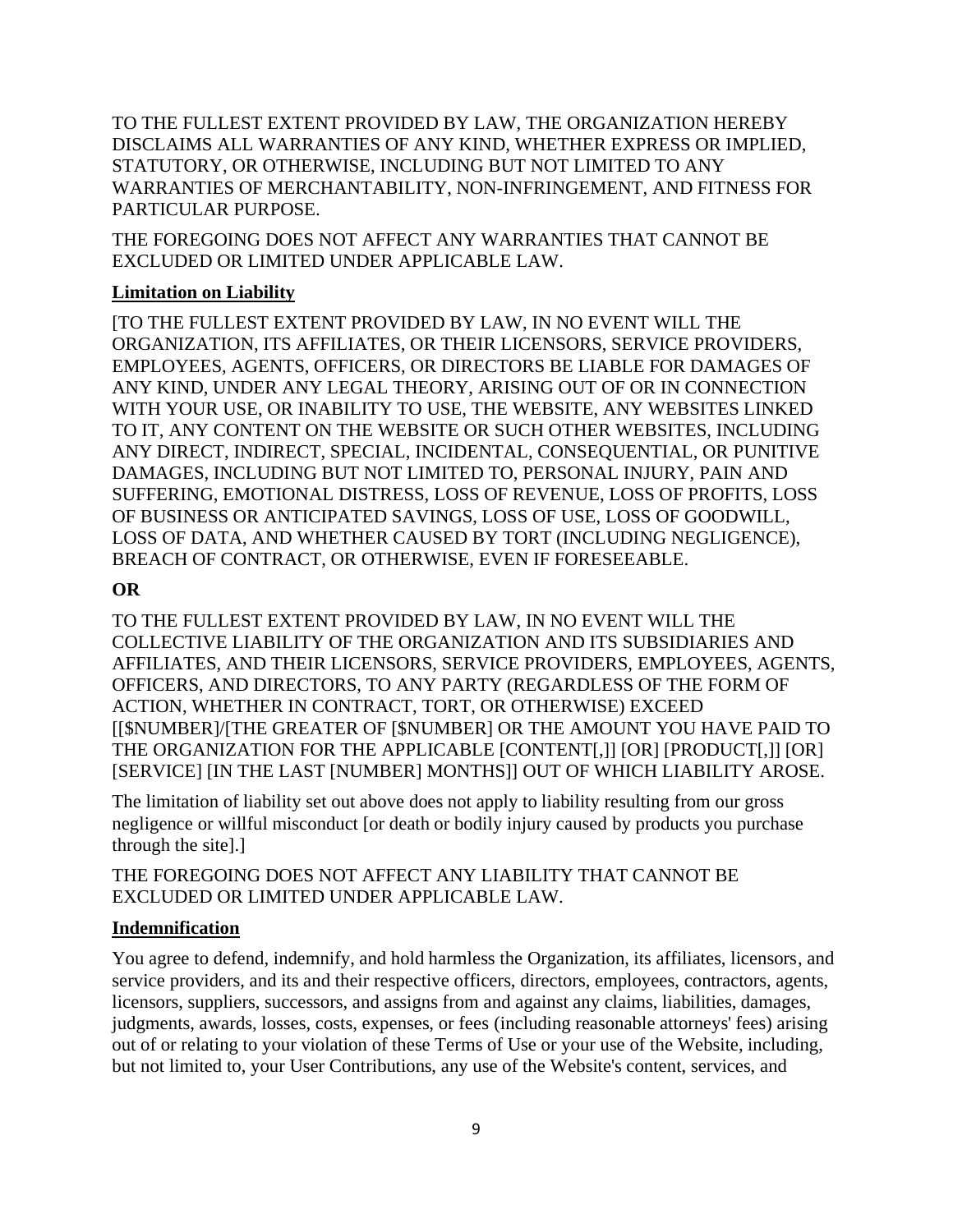products other than as expressly authorized in these Terms of Use, or your use of any information obtained from the Website.

# **Governing Law and Jurisdiction**

All matters relating to the Website and these Terms of Use, and any dispute or claim arising therefrom or related thereto (in each case, including non-contractual disputes or claims), shall be governed by and construed in accordance with the internal laws of the Commonwealth of Pennsylvania without giving effect to any choice or conflict of law provision or rule (whether of the Commonwealth of Pennsylvania or any other jurisdiction).

Any legal suit, action, or proceeding arising out of, or related to, these Terms of Use or the Website shall be instituted exclusively in the federal courts of the United States or the courts of the Commonwealth of Pennsylvania , in each case located in the City of Philadelphia and County of Philadelphia,. You waive any and all objections to the exercise of jurisdiction over you by such courts and to venue in such courts.

# **Arbitration**

At Organization's sole discretion, it may require You to submit any disputes arising from these Terms of Use or use of the Website, including disputes arising from or concerning their interpretation, violation, invalidity, non-performance, or termination, to final and binding arbitration under the Rules of Arbitration of the American Arbitration Association applying Pennsylvania law.]

# **Limitation on Time to File Claims**

ANY CAUSE OF ACTION OR CLAIM YOU MAY HAVE ARISING OUT OF OR RELATING TO THESE TERMS OF USE OR THE WEBSITE MUST BE COMMENCED WITHIN ONE (1) YEAR AFTER THE CAUSE OF ACTION ACCRUES; OTHERWISE, SUCH CAUSE OF ACTION OR CLAIM IS PERMANENTLY BARRED.

# **Waiver and Severability**

No waiver by the Organization of any term or condition set out in these Terms of Use shall be deemed a further or continuing waiver of such term or condition or a waiver of any other term or condition, and any failure of the Organization to assert a right or provision under these Terms of Use shall not constitute a waiver of such right or provision.

If any provision of these Terms of Use is held by a court or other tribunal of competent jurisdiction to be invalid, illegal, or unenforceable for any reason, such provision shall be eliminated or limited to the minimum extent such that the remaining provisions of the Terms of Use will continue in full force and effect.

# **Entire Agreement**

The Terms of Use, our Privacy Policy, and Terms of Sale constitute the sole and entire agreement between you and **Inner-City Movement** regarding the Website and supersede all prior and contemporaneous understandings, agreements, representations, and warranties, both written and oral, regarding the Website.

# **Your Comments and Concerns**

This website is operated by **Inner-City Movement**.